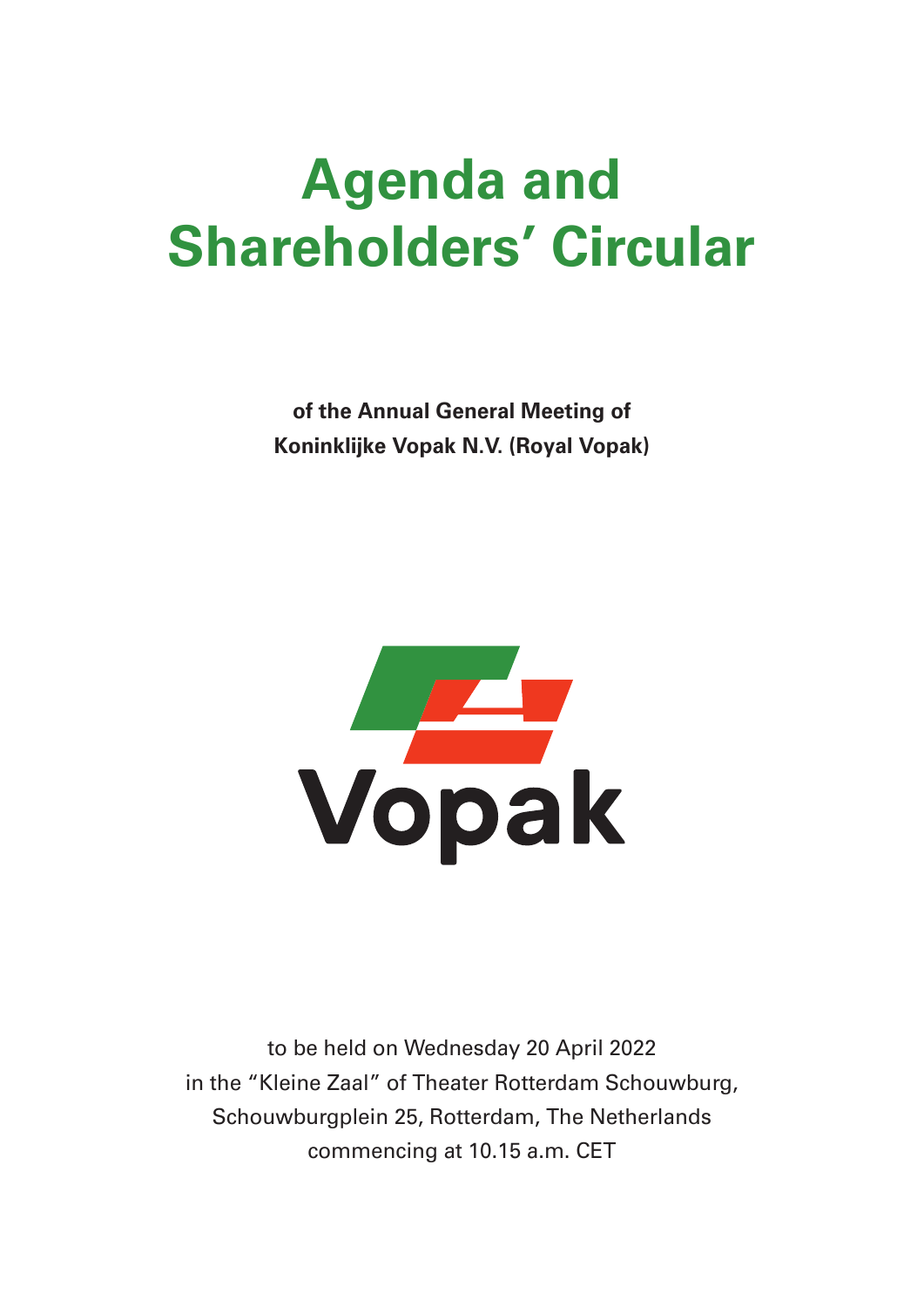## Koninklijke Vopak N.V. (Royal Vopak)

Agenda and Shareholders' Circular of the Annual General Meeting of Koninklijke Vopak N.V. (Royal Vopak) to be held on Wednesday 20 April 2022 in the "Kleine Zaal" of Theater Rotterdam Schouwburg, Schouwburgplein 25, Rotterdam, The Netherlands commencing at 10.15 a.m. CET

- 1. Opening
- 2. Discussion of the management report for the 2021 financial year
- 3. Implementation of the remuneration policy for the 2021 financial year
- 4. Discussion and adoption of the financial statements for the 2021 financial year
- 5. Dividend
	- a) Explanation of policy on additions to reserves and dividends
	- b) Proposed distribution of dividend for the 2021 financial year
- 6. Discharge from liability of the members of the Executive Board for the performance of their duties in the 2021 financial year
- 7. Discharge from liability of the members of the Supervisory Board for the performance of their duties in the 2021 financial year
- 8. Re-appointment of Mr. F. Eulderink as member of the Executive Board
- 9. Appointment of Mr. M.E.G. Gilsing as member of the Executive Board
- 10. Re-appointment of Mrs. L.J.I. Foufopoulos De Ridder as member of the Supervisory Board
- 11. Re-appointment of Mr. B. van der Veer as member of the Supervisory Board
- 12. Re-appointment of Mr. M.F. Groot as member of the Supervisory Board
- 13. Approval of the remuneration policy for the Supervisory Board
- 14. Proposal to authorize the Executive Board to acquire ordinary shares
- 15. Appointment of Deloitte Accountants B.V. as the external auditor for the 2023 financial year
- 16. Any other business
- 17. Closing

Notes on agenda items 2 through 15 inclusive are provided hereafter in the Shareholders' Circular.

Items 2 and 5a) are discussion items. Items 3, 4 and 5b) through 15 inclusive will be put to the vote, with item 3 being put to an advisory vote.

Rotterdam, 9 March 2022 The Executive Board

For the record, the procedure for registration and representation at the forthcoming Annual General Meeting is described below.

#### COVID-19 (Coronavirus)

On 15 February 2022, the Dutch government provided an update on the measures imposed on the general public, including businesses, in relation to the containment of the COVID-19 outbreak.

Based on the withdrawal of the measures as per 25 February 2022 we will hold a physical meeting as usual. Should due to changed circumstances a physical meeting not be possible we will hold a virtual meeting by webcast for which you will receive a link and password.

We will continue to closely monitor the situation and advise our shareholders to regularly check the company website www.vopak.com for any updates.

#### Record Date

Admission to the meeting is for holders of shares in Royal Vopak (and others entitled to attend the meeting) on Wednesday 23 March 2022 ("Record Date") following the processing of all sales and purchases of shares until that date, who are recorded in one of the registers or sub-registers mentioned below and who have registered for the meeting in accordance with the conditions set out below. The designated registers and sub-registers are the records of the intermediaries as defined in section 1 of the Securities Giro Act (Wet giraal effectenverkeer) and the register of shareholders kept by Royal Vopak in Rotterdam.

#### Holders of shares held via a securities account

If you wish to attend the meeting as a holder of bearer shares held through a securities account, you must notify ABN AMRO Bank N.V., Gustav Mahlerlaan 10, 1082 PP Amsterdam ("ABN AMRO") accordingly between Thursday 24 March 2022 and Wednesday 13 April 2022 (no later than 5.00 p.m. CET) via the intermediary where your shares are administered or directly via www.abnamro.com/evoting. The intermediary concerned must provide ABN AMRO with a statement that the shares were administered in your name on the Record Date. With the registration, intermediaries are requested to include the full address details of the relevant holders in order to verify the shareholding on the Record Date in an efficient manner. You will receive a certificate of deposit from ABN AMRO that you should exchange for an admission card at the registration desk before the meeting commences. The same procedure applies to others with meeting rights with respect to bearer shares held through a securities account.

#### Holders of registered shares

If you wish to attend the meeting as a holder of registered shares or of a right of usufruct or a right of pledge on shares, you must notify Royal Vopak (Global Communication Department, Westerlaan 10, 3016 CK Rotterdam) of this in writing no later than 5.00 p.m. CET on Wednesday 13 April 2022. You will obtain an admission card from the registration desk.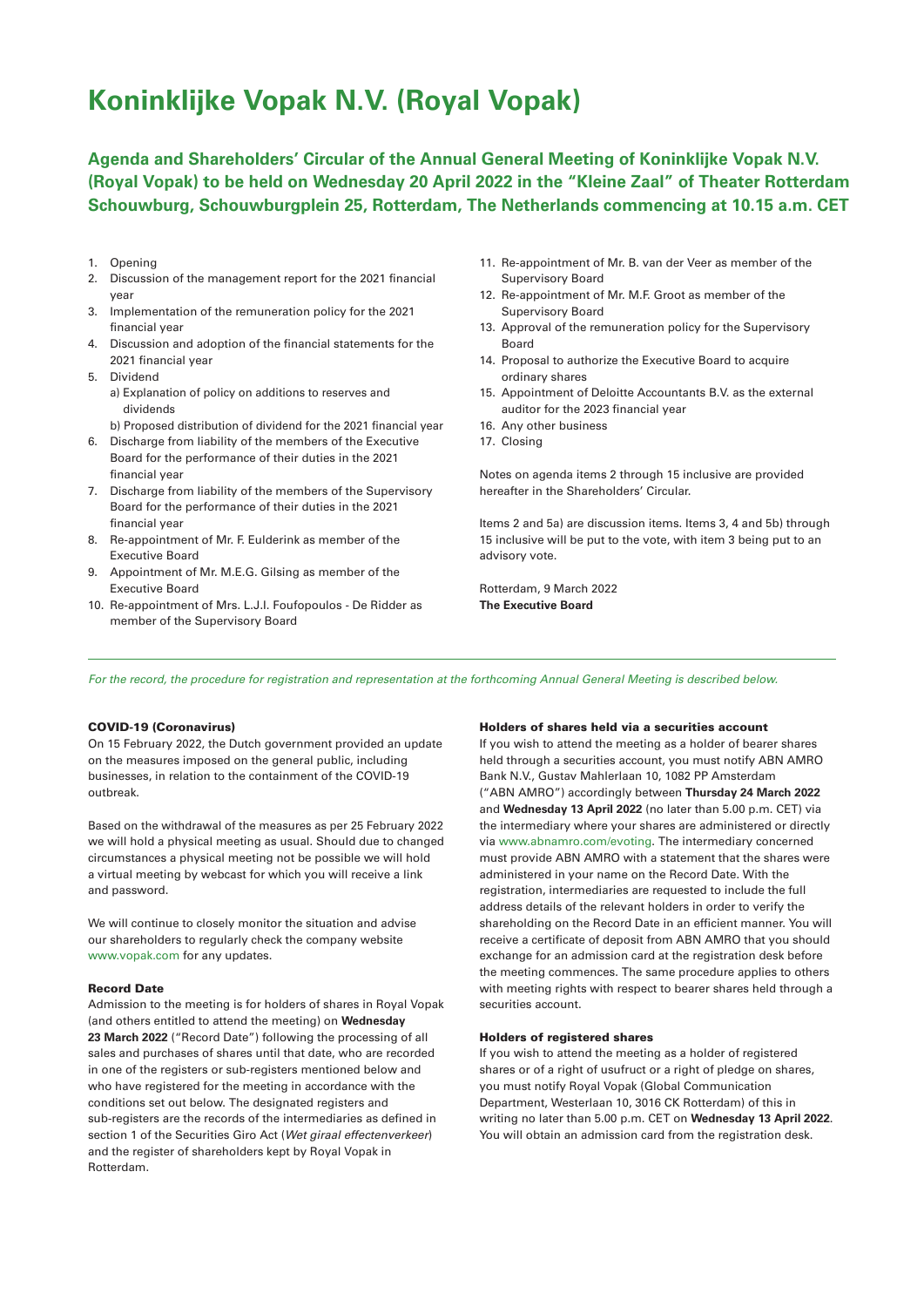#### Voting by (electronic) proxy

If you wish to be represented at the meeting, in addition to the registration referred to above, Royal Vopak (Global Communication Department) must receive the original copy of a legally valid power of attorney signed by you no later than 5.00 p.m. CET on Wednesday 13 April 2022. Your proxy must submit the original copy of the certificate of deposit (if applicable) and a copy of the power of attorney to the registration desk before the meeting commences.

If you wish an independent third party to represent you at the meeting, in addition to the registration referred to above, a legally valid power of attorney signed by you, including voting instructions, and the original copy of the certificate of deposit must be received by NautaDutilh N.V. (for the attention of P.C.S. van der Bijl, Beethovenstraat 400, 1082 PR Amsterdam) no later than 5.00 p.m. CET on Wednesday 13 April 2022. The model power of attorney is available free of charge from Royal Vopak (Global Communication Department) and can be downloaded from www.vopak.com as of today. Alternatively, you may grant a power of attorney and provide voting instructions via the Internet on www.abnamro.com/evoting no later than 5.00 p.m. CET on Wednesday 13 April 2022. In both cases, a staff member or a (candidate) civil-law notary from NautaDutilh N.V. will cast votes on your behalf in accordance with your voting instructions as an independent third party.

#### Proof of identity

Shareholders, others with meeting rights and their proxies may be asked to provide proof of identity at the registration desk. Accordingly, we request that all those entitled to attend the meeting and their proxies bring a valid identity document (such as a passport or driver's license).

## Shareholders' Circular

Notes are provided below on items 2 through 15 inclusive of the agenda for the Annual General Meeting to be held on Wednesday 20 April 2022.

#### Item 2.

#### Discussion of the management report for the 2021 financial year (discussion item)

In accordance with the 2016 Dutch Corporate Governance Code (''the Code"), compliance with the Code is accounted for as part of the account for the management report.

#### Item 3.

#### Implementation of the remuneration policy for the 2021 financial year (advisory voting item)

In accordance with article 2:135b (1) and (2) of the Dutch Civil Code, the implementation of the company's remuneration policy in 2021 has been disclosed in the remuneration report as part of the company's management report for the 2021 financial year (section Remuneration Report) and the remuneration report will be discussed and put to an advisory vote.

### Item 4.

#### Discussion and adoption of the financial statements for the 2021 financial year (voting item)

It is proposed to adopt the Royal Vopak's financial statements for the 2021 financial year.

Under this agenda item the external accountant Deloitte Accountants will give an explanation concerning their audit services.

#### Item 5.

#### Dividend

a) Explanation of policy on additions to reserves and dividends (discussion item)

 Royal Vopak's reserves policy has been defined to allow the company to continue to grow and carry out the accompanying investment program, subject to ample solvency and margins.

 Barring exceptional circumstances, the principle underlying Royal Vopak's dividend policy is to pay an annual stable to rising cash dividend in balance with a management view on a pay-out ratio of 25% to 75% of the net profit excluding exceptional items attributable to holders of ordinary shares and subject to market circumstances.

 The net profit that forms the basis for dividend payments may be adjusted for the financial effects of one-off events, such as changes in accounting policies, acquisitions and divestments.

#### b) Proposed distribution of dividend for the 2021 financial year (voting item)

 It is proposed to distribute a dividend of EUR 1.25 in cash per ordinary share having a par value of EUR 0.50.

 Following approval of this dividend proposal, the amount to be distributed will represent a corresponding pay-out ratio (excluding exceptional items) of approximately 52.5% (2020: EUR 1.20; pay-out ratio of approximately 50%).

 This proposed dividend is within the dividend pay-out range and higher than for the 2020 financial year.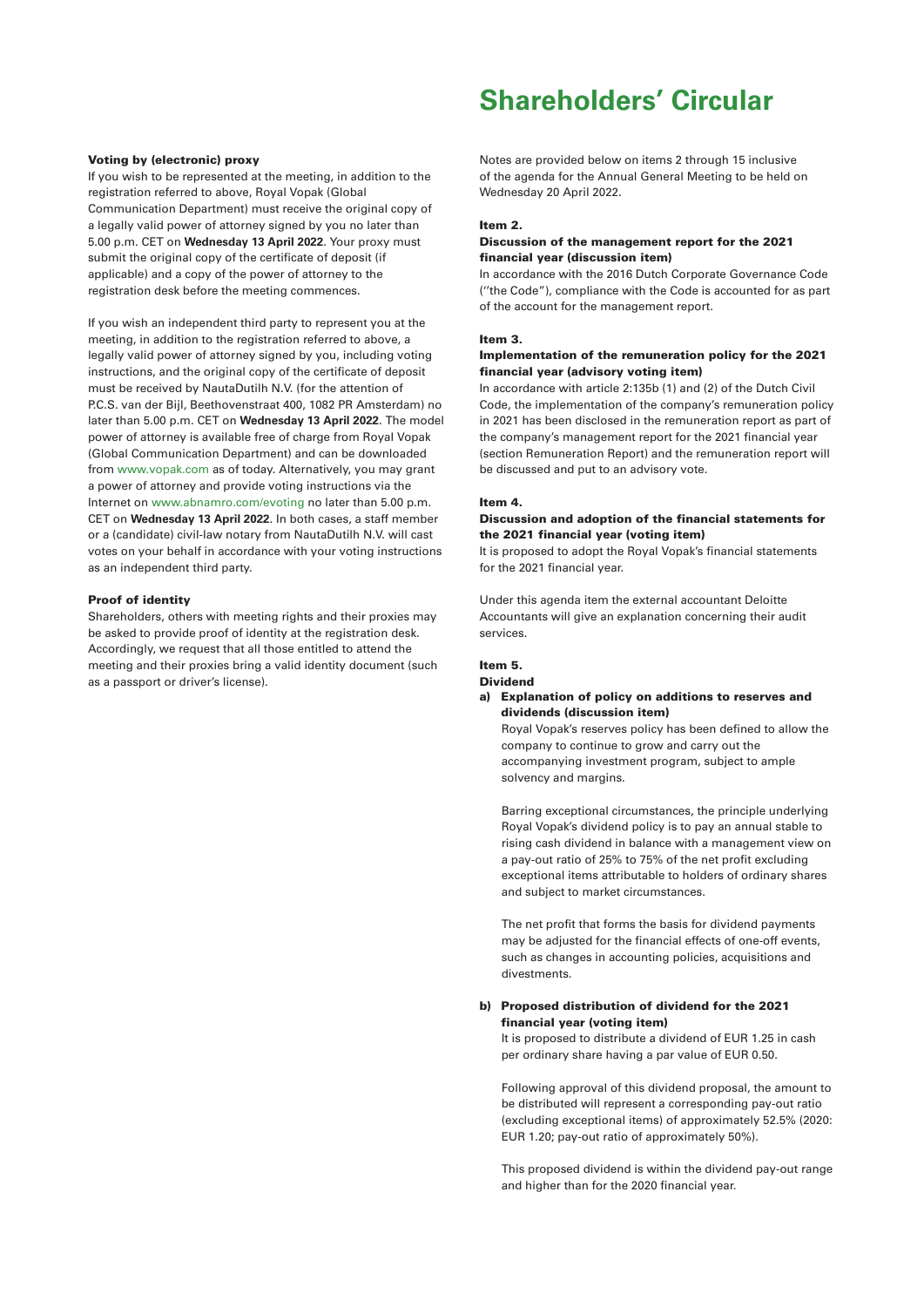The dividend payment to holders of ordinary shares will be charged to the retained earnings. The dividend attributable to holders of ordinary shares will be made payable, subject to statutory dividend tax being withheld, on 28 April 2022.

#### Item 6.

#### Discharge from liability of the members of the Executive Board for the performance of their duties in the 2021 financial year (voting item)

It is proposed to discharge all members of the Executive Board in office in 2021 from liability in relation to the performance of their duties in the financial year 2021, to the extent that such performance is apparent from Royal Vopak's financial statements for the 2021 financial year or has been otherwise disclosed to the General Meeting.

#### Item 7.

#### Discharge from liability of the members of the Supervisory Board for the performance of their duties in the 2021 financial year (voting item)

It is proposed to discharge all members of the Supervisory Board in office in 2021 from liability in relation to the performance of their duties in the financial year 2021, to the extent that such performance is apparent from Royal Vopak's financial statements for the 2021 financial year or has been otherwise disclosed to the General Meeting.

#### Item 8.

#### Re-appointment of Mr. F. Eulderink as member of the Executive Board (voting item)

Due to the expiry of the current term of appointment of Mr. F. Eulderink, the Supervisory Board nominates Mr. F. Eulderink for re-appointment as a member of the Executive Board and COO for the term of office term of four years in accordance with Article 12.8 and 12.9 of the Articles of Association of Royal Vopak until the close of the general meeting to be held in 2026.

Mr. Eulderink's personal details are as follows:

| Name<br>Age<br>Number of Royal            | F. Eulderink (Frits)<br>60 (9 November 1961)                                                                                                                                                                                                                                                   |
|-------------------------------------------|------------------------------------------------------------------------------------------------------------------------------------------------------------------------------------------------------------------------------------------------------------------------------------------------|
| Vopak shares held<br>Current and previous | 35,181 ordinary shares                                                                                                                                                                                                                                                                         |
| positions                                 | Since 2010, Mr. Eulderink is a member<br>of the Executive Board and COO of<br>Royal Vopak. Before Mr. Eulderink<br>joined Vopak he was Vice President<br>Unconventional Oil at Shell, Before<br>that, he held various other positions at<br>Shell in the Netherlands and abroad<br>since 1990. |
| Motivation                                | Mr. Eulderink is a proven leader with a<br>great track record for managing the<br>company and a strong affinity with the<br>agenda of Royal Vopak.                                                                                                                                             |

It is noted that Mr. F. Eulderink holds no (supervisory) positions with legal entities that qualify as "large" pursuant to section 2:132a, subsection 2 Dutch Civil Code or that qualify as listed company other than his membership of the Executive Board.

#### Item 9.

#### Appointment of Mr. M.E.G. Gilsing as member of the Executive Board (voting item)

To fill the vacancy of CFO in the Executive Board, the Supervisory Board nominates Mr. M.E.G. Gilsing for appointment as a member of the Executive Board and CFO for the office term of four years in accordance with Article 12.8 and 12.9 of the Articles of Association of Royal Vopak until the close of the general meeting to be held in 2026.

Mr. Gilsing's personal details are as follows:

| Name                 | M.E.G. Gilsing (Michiel)              |
|----------------------|---------------------------------------|
| Date of birth        | 5 February 1968 (54)                  |
| Nationality          | Dutch                                 |
| Number of Royal      |                                       |
| Vopak shares held    | 17,890                                |
| Current and previous |                                       |
| positions            | Mr. Gilsing started his career with   |
|                      | Royal Vopak in 2004 and has since     |
|                      | performed leadership and              |
|                      | management roles at both national and |
|                      | international levels, currently as    |
|                      | President of the Asia & Middle East   |
|                      | Division.                             |
| Motivation           | Michiel has over 25 years' experience |
|                      | in general management, finance,       |
|                      | commercial management and             |
|                      | international business development.   |
|                      | He has a proven track record of       |
|                      | results-driven leadership, strategic  |
|                      | thinking and financial acumen. The    |
|                      | Supervisory Board looks forward to    |
|                      | benefiting from Michiel's leadership  |
|                      | and expertise ensuring the successful |
|                      | continuation of Royal Vopak's         |
|                      | businesses.                           |
|                      |                                       |

If the general meeting resolves to appoint Mr. Gilsing, his remuneration package will be in accordance with the Vopak Executive Board Remuneration Policy as approved in the Annual General Meeting held on 21 April 2020 and will, in summary, comprise the following elements:

- an annual base salary of EUR 525,000;
- a short term incentive plan; an annual cash based incentive opportunity between 0 % and 75% of the annual base salary related to the achievement on financial and non-financial targets for the respective year;
- a 3 year rolling long-term incentive plan; a share based incentive opportunity between 0% and 135% of the annual base salary related to performance conditions during each 3 year performance period;
- participation in the Vopak Netherlands Pension Plan; and
- a severance arrangement drafted in accordance with the Code's provisions.

It is noted that Mr. M.E.G. Gilsing holds no (supervisory) positions with legal entities that qualify as "large" pursuant to section 2:132a, subsection 2 Dutch Civil Code or that qualify as listed company.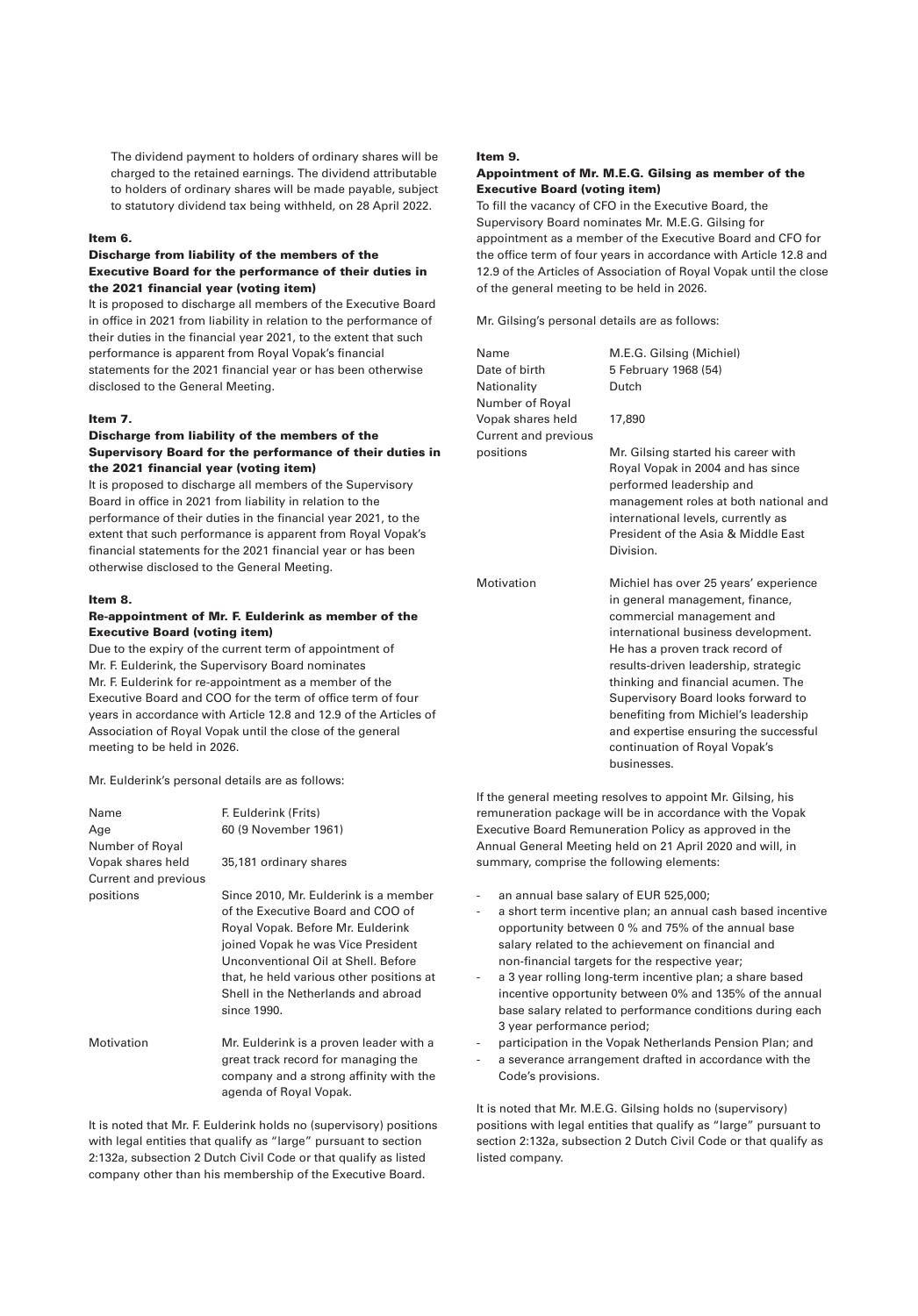### Item 10.

Re-appointment of Mrs. L.J.I. Foufopoulos – De Ridder as member of the Supervisory Board (voting item) Due to the expiry of the current term of appointment of Mrs. L.J.I. Foufopoulos – De Ridder, the Supervisory Board nominates Mrs. L.J.I. Foufopoulos – De Ridder for re-appointment as a member of the Supervisory Board for the office term of four years in accordance with Article 15.1 and 15.3 of the Articles of Association of Royal Vopak until the close of the general meeting to be held in 2026.

The personal details of Mrs. L.J.I. Foufopoulos – De Ridder referred to in Section 2:142, subsection 3 Dutch Civil Code and the reasons for her nomination are as follows:

| Name                                     | L.J.I. Foufopoulos - De Ridder (Lucrèce)                                                                                                                                                                                                                                                                                                                                                                                                                             |
|------------------------------------------|----------------------------------------------------------------------------------------------------------------------------------------------------------------------------------------------------------------------------------------------------------------------------------------------------------------------------------------------------------------------------------------------------------------------------------------------------------------------|
| Age                                      | 54 (25 August 1967)                                                                                                                                                                                                                                                                                                                                                                                                                                                  |
| Nationality                              | Belgian                                                                                                                                                                                                                                                                                                                                                                                                                                                              |
| Current position                         | Member of the Executive Board of<br><b>Borealis AG</b>                                                                                                                                                                                                                                                                                                                                                                                                               |
| Previous positions                       | Global Vice President - General<br>Manager of the Rubber Additives<br>business at Eastman Chemical<br>Corporate Vice President - Market &<br>Sales at Eastman EMEA General<br>Manager of the Consumer & Industrial<br>Solutions Business Unit at Dow<br><b>Chemical Group</b>                                                                                                                                                                                        |
| Other board positions<br>Number of Royal | None                                                                                                                                                                                                                                                                                                                                                                                                                                                                 |
| Vopak shares held                        | None                                                                                                                                                                                                                                                                                                                                                                                                                                                                 |
| Motivation                               | Mrs. Foufopoulos - De Ridder is<br>nominated to be re-appointed as<br>member of the Supervisory Board<br>for her international experience with<br>prime multinationals across a broad<br>range of industries including 25 years<br>with the chemical industry.<br>Mrs. Foufopoulos - De Ridder's<br>competences and qualifications match<br>well with the profile criteria of the<br>Supervisory Board. Her track record of<br>accomplishment in strategic planning, |

Mrs. Foufopoulos - De Ridder is independent as defined in the Code.

marketing & sales excellence and growth & innovation are strong valuables supporting the nomination.

It is noted that Mrs. Foufopoulos - De Ridder holds no supervisory positions with legal entities that qualify as "large" pursuant to section 2:142a, subsection 2 Dutch Civil Code.

#### Item 11.

#### Re-appointment of Mr. B. van der Veer as member of the Supervisory Board (voting item)

Due to the expiry of the current term of appointment of Mr. B. van der Veer, the Supervisory Board nominates Mr. B. van der Veer for re-appointment as a member of the Supervisory Board for the office term of four years in accordance with Article 15.1 and 15.3 of the Articles of Association of Royal Vopak until the close of the general meeting to be held in 2026.

The personal details of Mr. B. van der Veer referred to in Section 2:142, subsection 3 Dutch Civil Code and the reasons for his nomination are as follows:

Age 71 (24 March 1951) Nationality Dutch Current position n/a

Number of Royal Vopak shares held None

Name B. van der Veer (Ben) Previous position Chairman Executive Board KPMG N.V. Other board positions Member of the Board of Stichting Preferente Aandelen Heijmans

Motivation Mr. B. van der Veer is nominated to be re-appointed as member of the Supervisory Board because of his extensive senior management experiences gained in various executive and non-executive functions at internationally operating companies. Mr. Van der Veer's competences and qualifications match well with the profile criteria of the Supervisory Board.

Mr. Van der Veer is independent as defined in the Code. He acts as the financial expert of the Supervisory Board and the Audit Committee.

It is noted that Mr. B. van der Veer holds no supervisory positions with a legal entity that qualifies as "large" pursuant to section 2:142a, subsection 2 Dutch Civil Code.

#### Item 12.

#### Re-appointment of Mr. M.F. Groot as member of the Supervisory Board (voting item)

Due to the expiry of the current term of appointment of Mr. M.F. Groot, the Supervisory Board nominates Mr. M.F. Groot for re-appointment as a member of the Supervisory Board for the office term of four years in accordance with Article 15.1 and 15.3 of the Articles of Association of Royal Vopak until the close of the general meeting to be held in 2026.

The personal details of Mr. M.F. Groot referred to in Section 2:142, subsection 3 Dutch Civil Code and the reasons for his nomination are as follows:

| Name                  | M.F. Groot (Mel)                       |
|-----------------------|----------------------------------------|
| Age                   | 62 (22 October 1959)                   |
| Nationality           | Dutch                                  |
| Current position      | Chairman of the Executive Board of     |
|                       | HAL Holding N.V.                       |
| Other board positions | Member Supervisory Board of Anthony    |
|                       | Veder Group N.V.*                      |
|                       | Chairman Non-executive board of Chile  |
|                       | Holding Optico S.A.                    |
|                       | Non-executive director of Safilo SpA   |
| Number of Royal       |                                        |
| Vopak shares held     | None                                   |
| Motivation            | Mr. M.F. Groot is nominated for        |
|                       | re-appointment because of his          |
|                       | capabilities, knowledge and experience |
|                       | in managing internationally operating  |
|                       | companies.                             |

HAL Trust currently owns 48.15% of the ordinary share capital of Royal Vopak, therefore Mr. Groot does not qualify as independent Supervisory board member as defined in the Code.

It is noted that other than his position with Royal Vopak Mr. M.F. Groot holds one supervisory position at a legal entity that qualify as "large" pursuant to section 2:142a, Subsection 2 Dutch Civil Code. This position is indicated with an asterisk (\*).